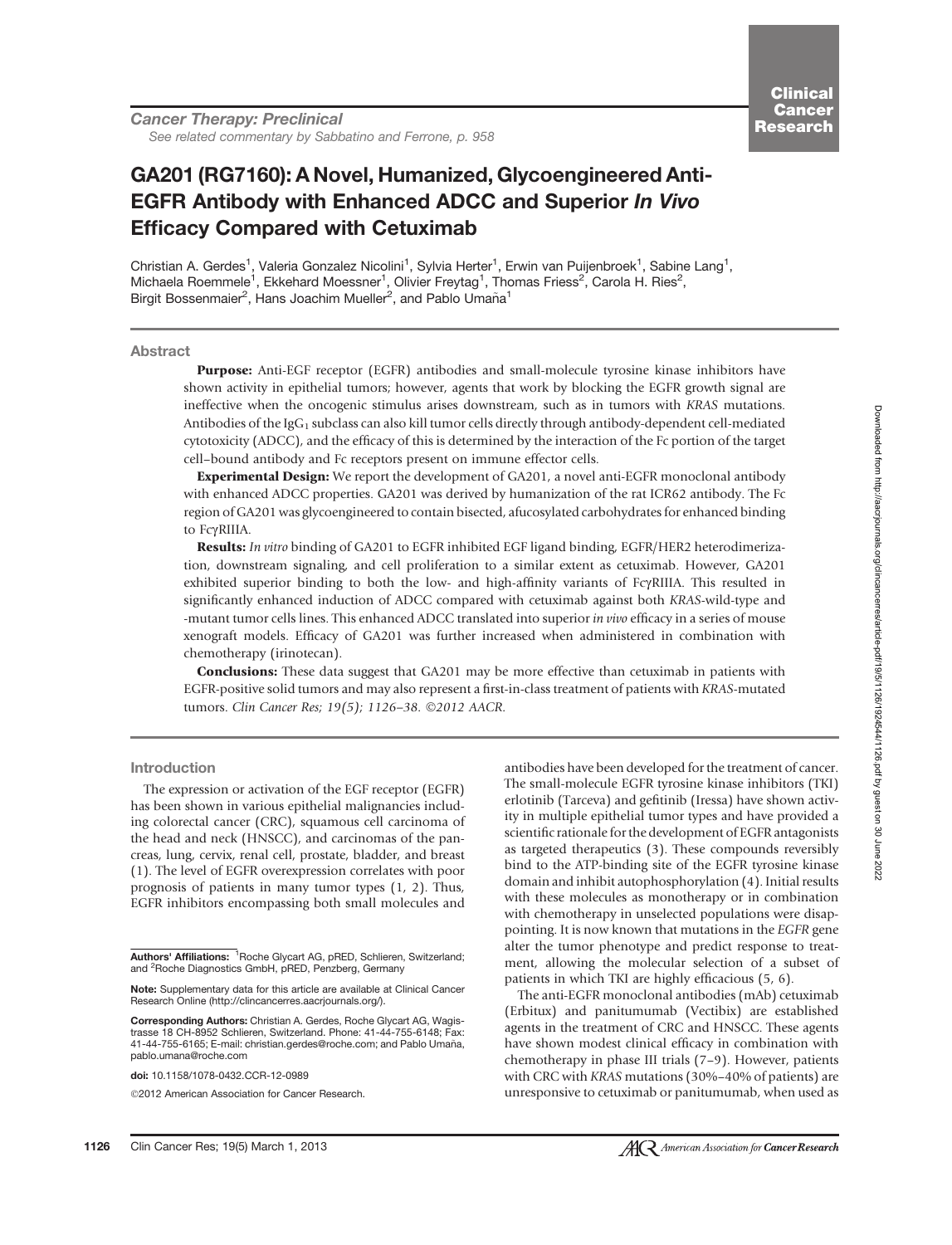# Translational Relevance

Anti-EGF receptor (EGFR) antibodies of the  $\lg G_1$ subtypes exert a therapeutic effect through two mechanisms of action: inhibition of signal transduction and direct cell killing by immune effector cells, such as natural killer cells and macrophages. GA201 is a glycoengineered anti-EGFR antibody of the  $\lg G_1$ subclass. GA201 inhibited EGFR signal transduction to a similar extent as cetuximab; however, glycoengineering of GA201 resulted in significantly enhanced induction of antibody-dependent cell-mediated cytotoxicity and in vivo efficacy in mouse xenograft models compared with both cetuximab and nonglycoengineered GA201. This superior efficacy of GA201 was seen in both KRAS-mutant and KRAS-wild-type mouse xenograft models and was further enhanced when combined with irinotecan chemotherapy. These data suggest that GA201 may be a more effective therapy than cetuximab in patients with EGFR-positive solid tumors and may represent a first-in-class treatment of patients with KRAS-mutated tumors.

monotherapy or in combination with chemotherapy (10– 14). mAbs that target cell surface receptors can exert a therapeutic effect either by inhibiting the oncogenic growth signal (blocking ligand binding and/or receptor dimerization/activation) or through direct cell killing (15). Cell killing can be achieved by inducing apoptosis in the target cell or by recruiting cytotoxic immune effector cells such as macrophages, monocytes, and natural killer (NK) cells that can mediate antibody-dependent cell-mediated cytotoxicity (ADCC; refs. 16, 17). Inhibition of the EGFR growth signal will be ineffective in tumors that are KRAS-mutant, as the oncogenic stimulus in these cancers arises downstream of the EGFR receptor; however, these tumors should remain sensitive to cell killing by ADCC. As an antibody of the immunoglobulin G subclass  $2$  (IgG<sub>2</sub>) class, panitumumab is devoid of macrophage- and NK cell–mediated ADCC (18). Cetuximab, being an antibody of the IgG<sub>1</sub> subclass can bind to FcyRIIIA and mediate ADCC to a certain extent (19– 21). The lack of objective responses to cetuximab in KRASmutant patients indicates that a higher level of ADCC might be required to show a clinical benefit in this patient population.

The effective induction of ADCC is dependent on the interaction between the Fc region of the target cell–bound therapeutic antibody and the Fcy receptors on the surface of immune effectors cells. This in turn is dependent on the antibody isotype, Fc sequence and glycosylation, and polymorphisms in the Fcγ receptors (18, 21–24). Antibodies of the IgG<sub>1</sub> isotype bind the Fc $\gamma$  receptor with the highest affinity and are the preferred class of therapeutic antibodies for inducing ADCC (25). Glycoengineering of the Fc region of a therapeutic antibody to increase its binding affinity for

FcyRIII can be further used to enhance its ADCC activity (26–29). Polymorphisms in FcyRIIA and FcyRIIA affect the (26–29). Polymorphisms in FcgRIIA and FcgRIIIA affect the affinity with which mAbs bind to these effector cells (30). These polymorphisms have been shown to influence the efficacy of cetuximab; progression-free survival is significantly shorter in patients with the low-affinity variants compared with those homozygous for the high-affinity variants (23, 31, 32). Similar correlations between Fcy receptor polymorphism and response have been reported for rituximab and trastuzumab (33, 34).

Our aim was to engineer a novel humanized anti-EGFR mAb with enhanced ADCC properties. Here, we report the development of GA201, an ADCC-optimized recombinant humanized anti-EGFR mAb of the  $\lg G_1$  isotype. Using GlycoMab technology (Roche Glycart AG), the Fc region of GA201 was glycoengineered to bear bisected, afucosylated carbohydrates. We hypothesized that the glycoengineering of GA201 would result in enhanced ADCC activity compared with cetuximab and that this would translate into superior efficacy in animal models of human cancer.

## Materials and Methods

## Production of GA201

Humanization of parental rat antibody ICR62. Humanization was conducted essentially by the complementaritydetermining region (CDR) loop-grafting procedure (35). Rat ICR62 protein sequences [GenBank accession numbers GI:2300094 (heavy chain) and GI:2300096 (light chain)] were aligned to human germ-line sequences to identify human sequences with high sequence identity. The IGHV1-69\*06 sequence (DP-88, GenBank: Z49804) and IGKV1-17 sequence (GenBank: X72808) were chosen as the framework acceptor sequences for the heavy and light chains, respectively. The 3 CDRs from the rodent heavy and light variable domains were grafted onto these acceptor frameworks. Because the framework 4 region is not part of the variable region of the germ line V gene, the alignment for that position was done individually. The JH6 sequence was chosen for the heavy chain, and the JK2 sequence was chosen for the light chain.

Glycoengineering of GA201. Glycoengineering of GA201 was conducted using GlycoMab technology (Roche Glycart AG) as described previously (36, 37). Briefly, the Fc region of GA201 was glycoengineered to bear bisected, afucosylated carbohydrates by coexpression with  $\beta$ 1,4-N-acetylglucosaminyltransferase III and Golgi a-mannosidase II in Chinese hamster ovary cells. GA201 was produced using a batch-fed fermentation process and purified using protein A and ion-exchange column techniques.

## Cell lines and antibodies

The human carcinoma cell lines A549, LS174-T, HT29, ACHN, Panc-1, and MDA-MB-231 were obtained from the American Type Culture Collection and, after expansion, deposited in the Roche Glycart internal cell bank. H460- M2 cells were obtained from Roche. Cells were routinely cultured in Dulbecco's Modified Eagle's Medium (DMEM)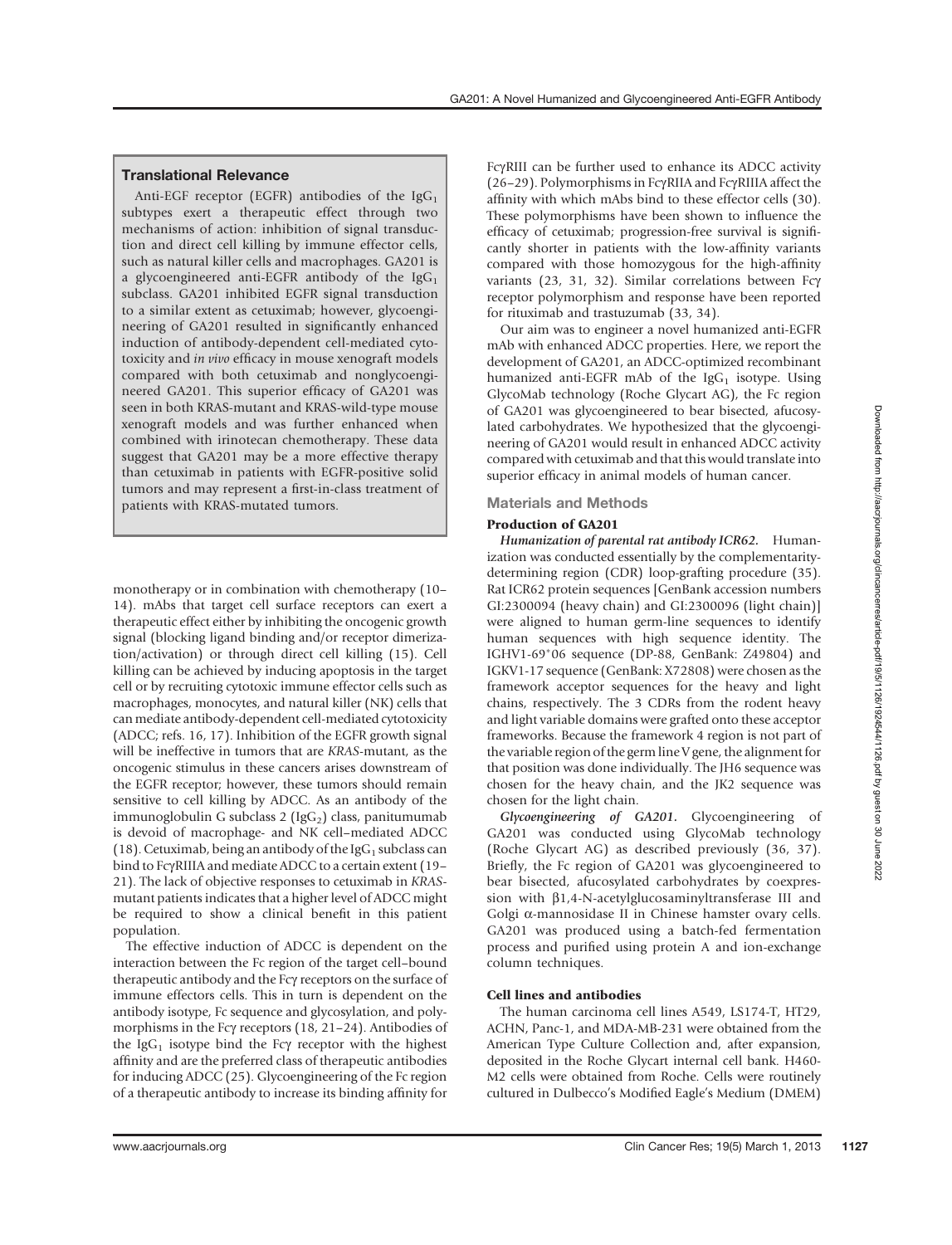(Gibco) containing 10% fetal calf serum (PAA Laboratories) at 37°C in a water-saturated atmosphere containing 5%  $CO<sub>2</sub>$ .

NK-92 NK cells were genetically modified to create 2 cell lines expressing the high-(V158) and low-(F158) affinity variants of FcgRIIIA.

Commercial-grade cetuximab was obtained from Merck, panitumumab from Amgen, and the nonspecific total human IgG Redimune from CSL Behring.

Antibodies for Western blotting detection included polyclonal rabbit antibodies against human EGFR (#06-847, Millipore), HER2 (c-erB2 #A0485, Dako), and rabbit or mouse antibodies for mitogen-activated protein kinase (MAPK; 4695 or 9107, Cell Signaling Technology), pMAPKThr202/Tyr204 (#4370, Cell Signaling Technology), pS6 ribosomal protein<sup>Ser235/Ser236</sup> (#4858, Cell Signaling Technology),  $\vec{p}$ EGFR<sup>Tyr1173</sup> (#1124-1, Epitomics), and b-actin (#4970, Cell Signaling Technology). Horseradish peroxidise–conjugated goat anti-rabbit and anti-mouse IgG (heavy and light chain) detection antibodies were used (#170-6515 and #170-6516, respectively, BioRad).

#### Inhibition of EGF ligand binding (ELISA)

Streptavidin-binding peptide-tagged EGFR-extra cellular domain (ECD) was incubated overnight at  $4^{\circ}$ C in streptavidin-coated microtiter plates (Roche Applied Science) to bind EGFR-ECD to the surface. After 3 washes with PBS  $+0.05\%$  Tween, the plates were blocked with PBS containing 1% bovine serum albumin (BSA). Plates were then incubated with europium-labeled EGF (10 nmol/L) in the presence of increasing concentrations of GA201 or cetuximab (0.01–1,000 nmol/L) in Delfia Binding Buffer (PerkinElmer) for 1 hour at room temperature. Following 4 washes with Delfia Washing Buffer (PerkinElmer), the europium signal was measured using a multilabel reader (Victor Wallac) at 615 nm and  $IC_{50}$  values were calculated for both antibodies.

#### Western blotting

Western blot analysis of the inhibition of EGFR/HER2 heterodimer formation was conducted using Calu-3 non– small cell lung cancer (NSCLC) cells. Cells were cultured in minimum essential Eagle medium (PAN Biotech GmbH) at  $\times$ 10<sup>6</sup> cells per 6-well plate and were incubated with GA201 or cetuximab (both at 500 nmol/L formulated in histidine buffer) for 1 hour at  $37^{\circ}$ C. Histidine buffer and growth media alone were used as a control. Cells were washed with ice-cold PBS, lysed on ice for 10 minutes in Triton lysis buffer  $[150 \text{ mmol/L NaCl}, 1.5 \text{ mmol/L MgCl}_2, 100 \text{ mmol/L}$ NaF, 10 nmol/L sodium pyrophosphate, 1 mmol/L EGTA, 10% glycerol, 1% Triton X-100, 1 mmol/L phenylmethylsulfonylfluoride (PMSF),  $10 \mu g/mL$  aprotinin, and 0.4 mmol/L othovanadat in 50 mmol/L HEPES buffer at pH 7.5] and centrifuged at maximum speed for 15 minutes at 4°C to remove cell debris. Heterodimers were isolated from the resulting supernatant by immunoprecipitation with 2 µg biotinylated anti-HER2 antibody (trastuzumab, Roche) overnight at 4°C. After washing, standard Western

Inhibition of downstream signaling was investigated in A431 cells by Western blotting. Cells were cultured as spheroid structures in 96-well plates ( $1 \times 10^4$  cells per well) in the presence of GA201 or cetuximab at concentrations of  $5$  and  $50 \mu g/mL$  for 48 hours. Following 2 washes with icecold PBS supplemented with 2 mmol/L  $Na<sub>3</sub>VO<sub>4</sub>$ , cells were lysed on ice for 10 minutes in radioimmunoprecipitation assay buffer (50 mmol/L Tris–HCl at pH 7.5 containing 150 mmol/L NaCl, 1% Nonidet P40, 0.5% sodium deoxycholate, 0.1% SDS, 1 mmol/L EDTA, 10 mmol/L  $Na_4P_2O_7$ , 100 mmol/L NaF, and 2 mmol/L Na<sub>3</sub>VO<sub>4</sub>) supplemented with 1 mg/mL each of pepstatin, leupeptin, and aprotinin and 200 mg/mL PMSF. Cell lysates were cleared by centrifugation and standard immunoblotting was carried out using antibodies for EGFR, MAPK, pMAPKThr202/Tyr204, pS6 ribosomal protein<sup>Ser235/Ser236</sup>, pEGFR<sup>Try1173</sup>, and  $\beta$ -actin as a control.

#### Flow cytometry

The DNA content of isolated cell nuclei was determined by propidium iodide (PI) staining. A431 cells in culture were treated for 24, 48, or 72 hours with GA201, cetuximab (10  $\mu$ g/mL each), or culture medium only (control). After removal of the supernatant, cells were washed once with PBS, detached using trypsin-EDTA (Gibco), and resuspended in the corresponding supernatant. Cells were pelleted at 1,000 rpm and  $4^{\circ}$ C for 5 minutes and resuspended in 500 µL DNA-staining buffer (0.1 mol/L Tris pH 7.4 containing  $0.9\%$  NaCl, 1 mmol/L CaCl<sub>2</sub>,  $0.5$  mmol/L  $MgCl<sub>2</sub>$ , 0.2% BSA, and 0.1% Nonidet P40). Cells were then incubated in 0.5 µL DNase-free RNAse A (Roche) at 500 μg/mL and 10 μL PI (Sigma) at 1 mg/mL for 30 minutes on ice in the dark, after which samples were analyzed using a FACScan (Becton-Dickinson) running CellQuest software. Doublets or aggregates of cell nuclei were excluded from the analysis by plotting FL3 peak width against FL3 peak height.

## ADCC assays

ADCC was conducted using the Lactose Dehydrogenase Cytotoxicity Detection Kit (Roche) in accordance with manufacturer's instructions. Two different effector cell populations were used: FcgRIIIA-expressing NK-92 cells or human peripheral blood mononuclear cells (PBMC) obtained from healthy volunteers. ADCC was conducted using effector:target (E:T) cell ratios ranging from 1:1 to 25:1 and incubation times ranging from 2 to 24 hours. Antibody concentrations of 1,500 ng/mL to 1 pg/mL were tested, and all assays were conducted in triplicate.

#### Mouse xenograft models

Severe combined immunodeficient (SCID)/beige (Taconics) and SCID human FcgRIIIA transgenic (Roche Glycart) female mice, ages 8 to 9 weeks were maintained under specific pathogen-free conditions with daily cycles of 12 hours light/dark according to guidelines (GV-SOLAS;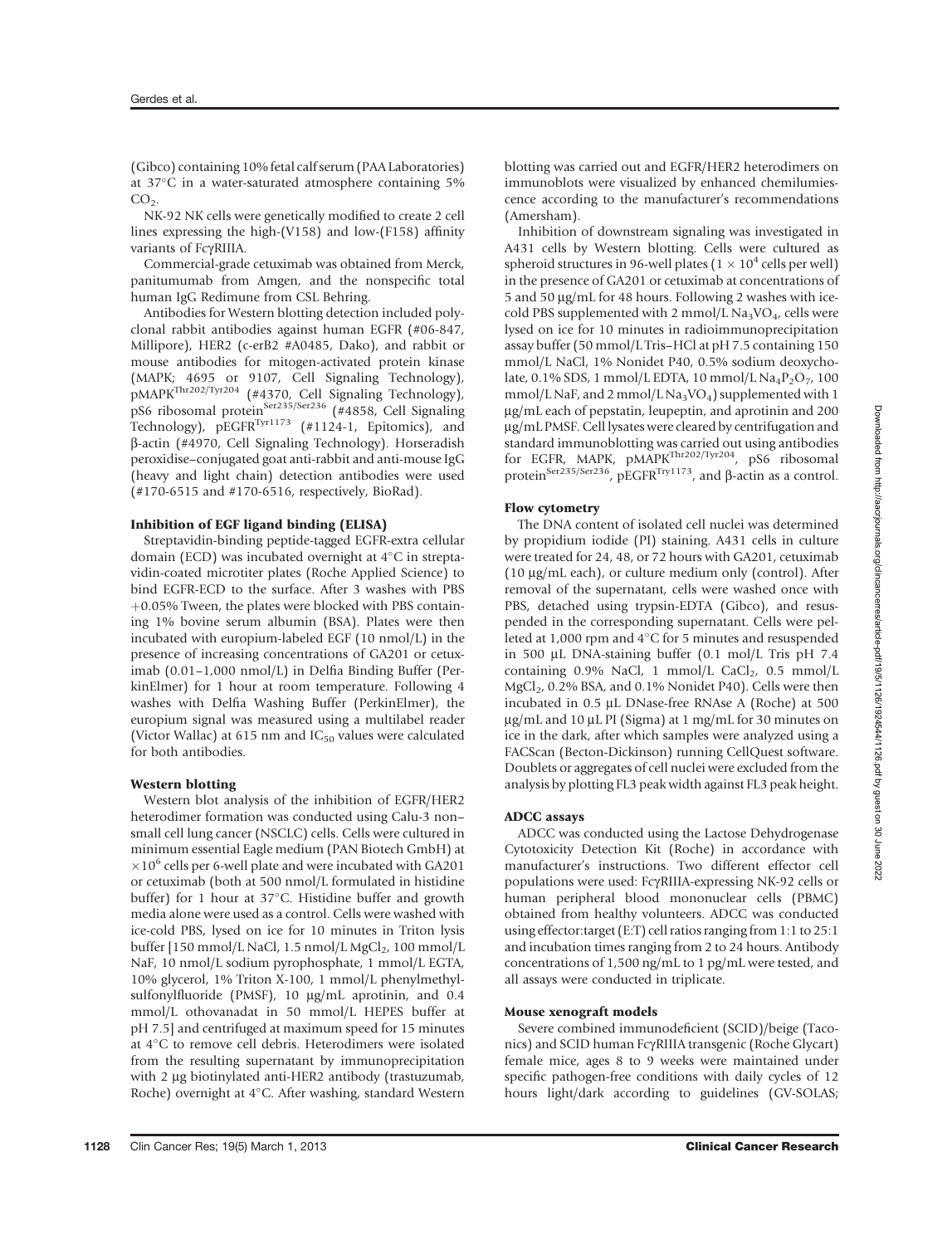Federation of European Laboratory Animal Science Associations). Continuous health monitoring was carried out and the experimental study protocol was reviewed and approved by the Veterinary Department of Kanton Zurich (Switzerland). Food and water were provided ad libitum.

A series of orthotopic xenograft models reflecting the potential clinical indications for GA201 (lung, colorectal, renal, pancreas, and mammary tumors) were generated by inoculating human tumor cell lines into mice. Before injection, cells were harvested using trypsin-EDTA (Gibco), washed once in culture media, and resuspended in AIM V medium (Gibco). Orthotopic models were established using  $1 \times 10^6$  cells  $(3 \times 10^6$  for the LS174-T CRC model). For the A549 and H460-M2 lung models, cells were injected intravenously. For other models, cells were injected directly into the target organ following laparotomy under deep general anesthesia (for the colorectal liver metastases models, the CRC cell lines LS174-T and HT29 were injected into the spleen).

Mice were randomized into different treatment groups (10 mice per group) and therapy started 7 or 14 days after tumor cell inoculation, when evidence of tumor growth was visible in the target organ of sacrificed scout animals. GA201, cetuximab, panitumumab, and the corresponding vehicle (control) were administered intravenously once weekly for 3 weeks at a dosage of 25 mg/kg.

Animals were assessed daily for clinical symptoms and adverse effects (general sickness, respiratory distress, and impaired motility). The termination criterion for sacrificing animals was sickness with locomotion impairment. Median overall survival (OS) was defined as the experimental day when at least 50% of animals in the group were sacrificed. Survival data were represented using Kaplan–Meier curves and differences in median OS between each treatment group were compared by means of the pairwise log-rank test. For the breast cancer MDA-MB-231 model, tumor growth control rates were investigated by measuring tumor volume  $\left[\frac{1}{2}$  (length  $\times$  (width)<sup>2</sup>)] every 2 to 3 days, beginning on day 64. Therapy was started when tumor volume reached 200 mm<sup>3</sup>.

#### Fluorescent immunohistochemistry

Detection of infiltrating macrophages and NK cells in xenograft biopsies was conducted according to standard immunohistochemical methods using 10-um sections of frozen tumor tissue fixed in acetone. For detection of CD68 expressing cells, a rat anti-mouse CD68 antibody (MCA1957, Serotec) diluted 1:200 in PBS was used with an Alexa Fluor 568–conjugated goat anti-rat IgG secondary antibody (#A-11077, Invitrogen) diluted 1:400 in PBS. For NK-p46–expressing cells, a goat anti-mouse NKp46 antibody (#AF2225, R&D Systems) at 1 µg/L in PBS was used with a DyLight 488–conjugated rabbit anti-goat IgG secondary antibody (#305-486-047, Jackson). Before incubation of primary or secondary antibodies, sections were blocked with the relevant 10% serum-blocking solution (goat or rabbit, depending on the secondary antibody

used). Antibodies of the same isotype as the primary antibodies (Serotec) were used as negative controls in consecutive slides to detect nonspecific binding.

## **Results**

## Engineering and characterization of GA201

GA201 was derived by humanization of the parental rat Ig $G_{2b}$  antibody ICR62 (38). The in vitro and in vivo biologic activity of ICR62 has been described previously: ICR62 inhibits EGF binding, EGFR-mediated signaling, and growth of human EGFR-overexpressing tumor xenografts in mouse models (leading to complete tumor regression in some cases; ref. 38). In addition, ICR62 has been shown to bind effectively to cells expressing wild-type EGFR and EGFR variant III (39). The humanized GA201 construct showed identical EGFR-binding behavior as the parental rat antibody. No amino acids outside of the CDR regions were needed to be of rodent origin (back mutation); therefore, the framework of the heavy and light chains was fully human.

## GA201 inhibits EGFR binding, EGFR/HER2 receptor heterodimerization and downstream signaling in vitro

GA201 bound with high affinity to domain III of the ECD of human EGFR. GA201 neither competed for, nor prevented, the binding of cetuximab and panitumumab indicating that GA201 binds to a different epitope. GA201 bound to EGFR-overexpressing A431 human epidermoid carcinoma cells with an apparent  $K_D$  value of 1 to 2 nmol/L (as determined by fluorescence-activated cell sorting-based binding assays). Analogous binding assays with recombinant human EGFR transiently transfected into Chinese hamster ovary cells showed a 2- to 3-fold lower affinity of GA201 compared with cetuximab. When using Fab fragments instead of whole bivalent antibodies, GA201 monovalent Fab fragments bound to the ECD of human EGFR with a  $K_D$  value of 4 nmol/L. ELISA analysis of immobilized EGFR-ECD identified a concentration-dependent inhibition of EGF ligand binding by GA201 (Fig. 1A). Both GA201 and cetuximab inhibited the binding of EGF to the EGFR-ECD with an  $IC_{50}$  of about 0.33 nmol/L.

Dimerization of EGFR with other members of the HER family is important for downstream signaling (40). Among the potential heterodimerization partners of EGFR, HER2 is the preferred one as HER2 is present in an open conformation, is ligand independent, and provides numerous phosphotyrosine residues that are activated after successful receptor heterodimerization (41). The effect of GA201 on EGFR heterodimerization with HER2 was investigated using Calu-3 NSCLC cells, which moderately express EGFR and overexpress HER2 on the cell surface. Compared with control, treatment with 500 nmol/L GA201 effectively inhibited the formation of EGFR/HER2 heterodimers in Calu-3 cells (Fig. 1B), and again the magnitude of this effect appeared similar to that of cetuximab.

Inhibition of EGF-binding and EGFR dimerization translated into inhibition of downstream signaling. At 5 and 50 mg/mL, GA201 inhibited the phosphorylation of EGFR and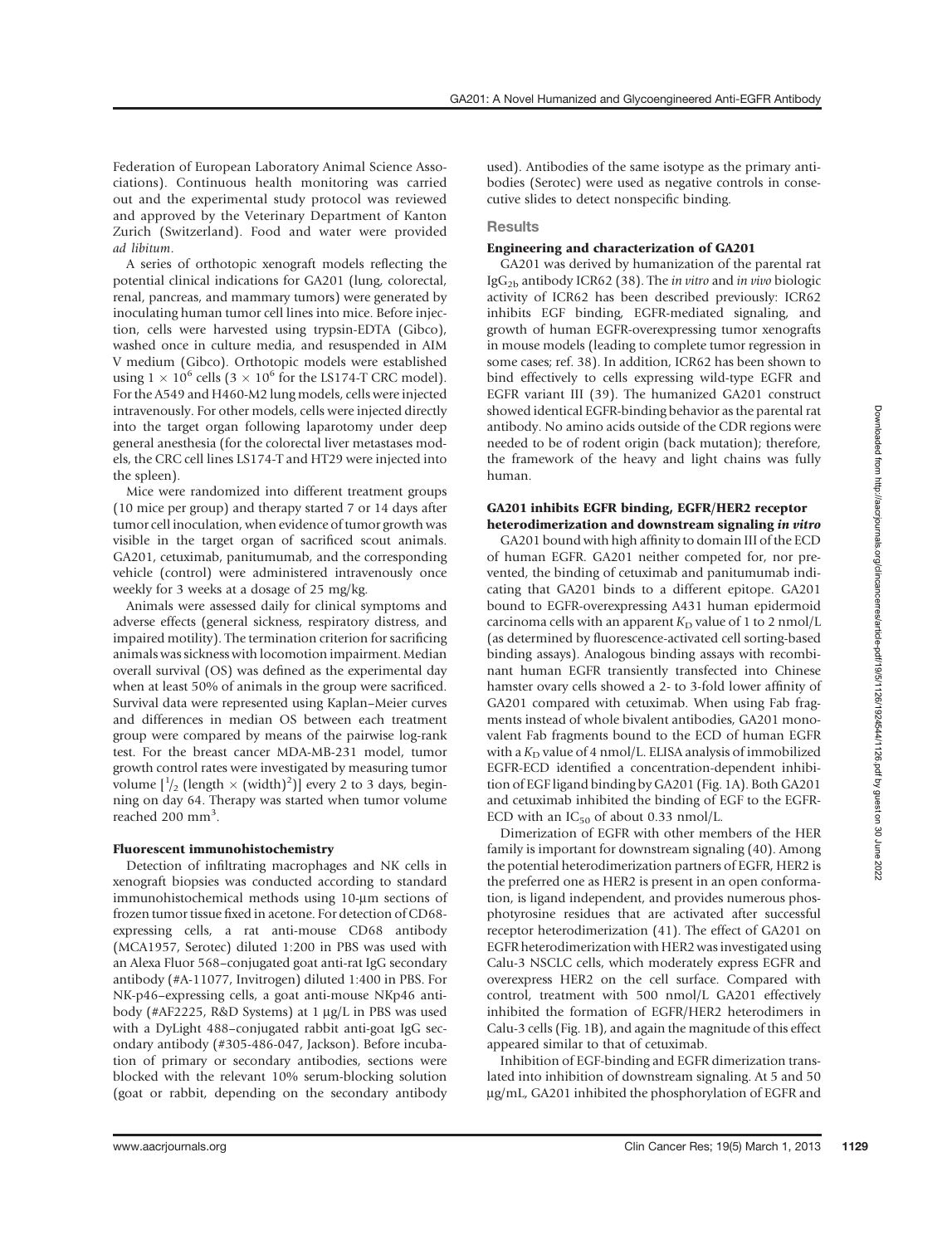

Figure 1. Inhibition of EGF ligand binding and EGFR/HER2 heterodimerization. A and B, ELISAs were conducted with immobilized EGFR-ECD in which the binding of europium-labeled EGF in the presence of increasing concentrations of GA201 or cetuximab was measured. The data show that both antibodies inhibit the binding of EGF to the EGFR-ECD with an IC<sub>50</sub> of about 0.33 nmol/L. C, Calu-3 human NSCLC cells with moderate surface expression of EGFR and overexpression of HER2 were seeded and treated with 500 nmol/L GA201 or cetuximab or control. After harvesting, cells were lysed and EGFR/HER2 heterodimers were visualized by immunoblotting. Compared with control, treatment of Calu-3 cells with GA201 and cetuximab significantly inhibited the formation of EGFR/HER2 heterodimers. Data are representative of 2 independent experiments with similar results.

other key downstream signaling molecules (including MAPK and S6) to a similar extent as cetuximab (Fig. 2A).

To determine whether signaling inhibition mediated by GA201 resulted in reduced proliferation or induction of apoptosis, we conducted a flow cytometry–based cell-cycle analysis. In this assay, nuclear DNA is quantified allowing analysis of cell populations in the  $G_1$  or  $S-G_2$  phase of the cell cycle as well as fragmented nuclei in the sub- $G_1$  fraction (42). A431 cells were incubated with different concentrations of GA201 or cetuximab and analyzed after 24, 48, and 72 hours. After 24 hours, an increase in the sub- $G_1$  population was already apparent with both GA201 (26% at 10 µg/mL GA201) and cetuximab (32%) compared with control cells treated with culture medium only (13%; Fig. 2B). The population of sub- $G_1$  cells increased in a time-dependent manner. Moreover, both the  $G_1$  and  $S-G_2$  subpopulations decreased, indicating that DNA fragmentation was occurring in all phases of the cell cycle. GA201 treatment did not affect cell-cycle progression.

## Glycoengineering of the Fc region

Glycoengineering of GA201 resulted in bisected, afucosylated Fc-region carbohydrates and a concomitant increase in the affinity for FcgRIIIA compared with the parental ICR62 antibody. Using surface plasmon resonance, the affinity of glycoengineered GA201 (85% afucosylation) for the human high-affinity FcgRIIIA-V158 variant was enhanced approximately 50-fold compared with cetuximab (average  $K_D$  values for GA201 and cetuximab were 25 nmol/L and 1,280 nmol/L, respectively). Affinity for the low-affinity FcgRIIIA-F158 variant was enhanced approximately 27-fold (average  $K_D$  values for GA201 and cetuximab were 240 nmol/L and 2,050 nmol/L, respectively). Thus, glycoengineering resulted in a significantly increased affinity of GA201 for both the low- and high-affinity human FcgRIIIA variants compared with cetuximab. In addition, glycoengineering did not affect binding to the inhibitory human FcγRIIB (43).

## GA201 exhibits superior in vitro ADCC compared with cetuximab in the presence of both Fc / RIIIA high- and low-affinity human NK cells

To investigate whether the enhanced affinity of GA201 for the low- and high-affinity FcgRIIIA variants compared with cetuximab translated into enhanced cell killing, a series of ADCC assays were conducted. GA201 exhibited superior ADCC to cetuximab at all E:T ratios tested. Optimal results were obtained using NK-92 cells as effectors at an E:T ratio of 3:1 with a 2-hour incubation time and using human PBMCs at an E:T ratio of 25:1 with a 4-hour incubation time (Fig. 3). Data for the MKN45 cell line at different E:T ratios are presented in Supplementary Fig. S1. Using KRAS-wild-type, EGFR-overexpressing A431 cells as target cells and human NK-92 (V158) cells (which express the high-affinity FcgRIIIA) as effector cells at an E:T ratio of 3:1, GA201 was approximately 2-fold more efficacious than the same concentration of cetuximab at inducing ADCC (Fig. 3A). In the presence of physiologic concentrations of competing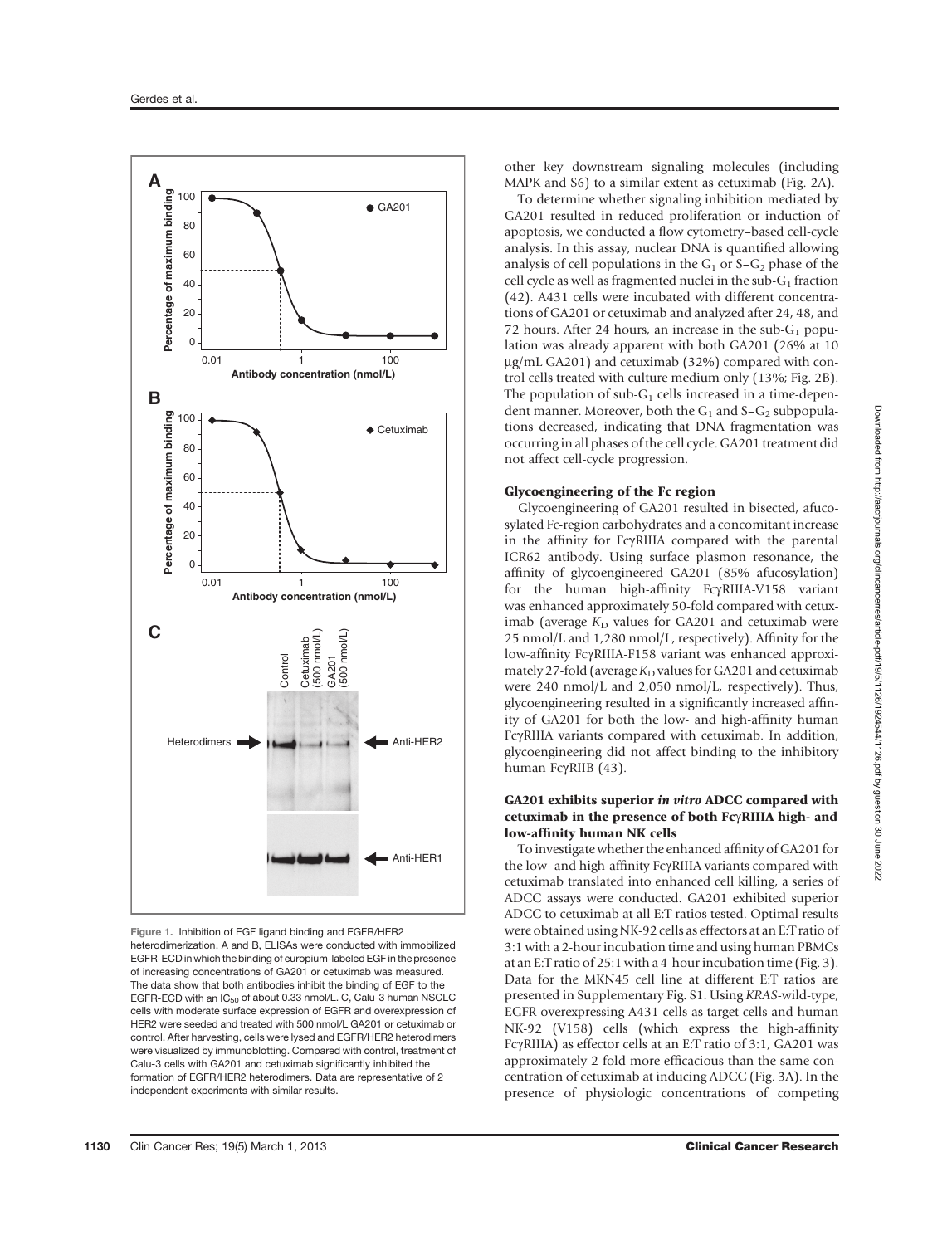

Figure 2. Inhibition of EGFR signaling and induction of nuclear fragmentation in A431 cells. A, A431 tumor cell spheroids were cultured in DMEM supplemented with 10% FBS and 4 mmol/L<sub>L</sub>-glutamine. Following a 48-hour treatment with GA201 or cetuximab, cells were washed, lysed, and subjected to Western blot analyses. GA201 and cetuximab show comparable inhibition of EGFR signaling in A431 cells indicated by reduced pEGFR, pMAPK, and pS6 levels. Data are representative of 2 independent experiments. B, A431 cells treated with EGFR-neutralizing antibodies for 72 hours, after which cell nuclei were isolated and stained with the DNA dye PI. Apoptotic cells with sub-G<sub>1</sub> chromosomal DNA content are expressed as a percentage of total gated cells. Treatment with both GA201 and cetuximab resulted in an increase in the sub-G<sub>1</sub> population compared with control. The results of this single experiment were confirmed by Hoeschst/bromodeoxyuridine staining (data not shown).

nonspecific total human IgG (5 mg/mL Redimune), GA201 continued to exhibit significant ADCC activity, whereas the ADCC activity of cetuximab was virtually abolished. When human NK-92 (F158) cells (low-affinity FcyRIIIA) were used as effector cells, GA201 was approximately 35-fold more potent than cetuximab at inducing ADCC (Fig. 3B).

GA201 also exhibited superior in vitro efficacy over cetuximab when A549 cells (low levels of EGFR, mutant KRAS) were used as target cells and high-affinity NK-92 (V158) cells were used as effectors. A nonglycoengineered version of GA201 (GA201 $_{\text{wt}}$ ) was also investigated. In this setting of low EGFR expression, KRAS-mutant target cells, and low affinity FcyRIIIA on effector cells, GA201 continued to show a high level of ADCC, whereas the ADCC activity of cetuximab and  $GA201<sub>wt</sub>$  was virtually nonexistent (Fig. 3C). In the presence of nonspecific total human IgG, GA201 retained some ADCC activity at higher antibody concentrations.

When human PBMCs were used as effector cells, GA201 again proved to be superior to both cetuximab and GA201wt in inducing ADCC against a variety of tumor cell lines (Fig. 3D–E).

## In vivo efficacy of GA201 in tumor xenograft models with different levels of EGFR expression

GA201 showed superior in vivo efficacy compared with cetuximab in a series of mouse xenograft models bearing murine monocytes, macrophages and/or NK cells as immune effector cells displaying murine FcyRIV and/or human FcyRIIIA. In mice, the homolog receptor to the human FcγRIIIA is the murine FcγRIV, which is present on murine monocytes and macrophages but not on murine NK cells, as is the case with human FcgRIIIA. Important contributions to efficacy of antitumor antibodies via FcgR-

dependent immune effector functions have previously been reported for various antibodies in murine models (17, 25, 44).

Initial modeling was conducted using SCID/beige mice. These mice bear only monocytes and macrophages as fully active leukocytes capable of mediating FcyRIV-dependent immune effector functions. Consequently, the SCID/beige mouse model can only show the antitumoral effect of ADCC (and/or FcγRIV-triggered antibody-dependent cellular phagocytosis and cytokine release) mediated by monocytes and macrophages as effectors (i.e., no NK cell contribution) and inhibition of EGFR signaling inhibition via antibody-mediated receptor blockade. Additional modeling was conducted in SCID human FcgRIIIA transgenic mice generated in-house. These mice bear both murine FcγRIVpositive murine monocytes and macrophages and human FcgRIIIA-positive murine NK cells as effectors (approximately 80% of murine NK cells express human FcyRIIIA), allowing a more realistic representation of GA201 efficacy via NK cell–mediated ADCC.

GA201 efficacy was first evaluated in a human lung adenocarcinoma orthotopic xenograft model in which A549 cells (medium/low EGFR expression, KRAS-mutant) were injected intravenously into SCID/beige mice (bearing active FcyRIV monocytes and macrophages as effectors). Following therapeutic treatment with antibodies (25 mg/kg), median OS was significantly increased in animals receiving GA201 compared with cetuximab ( $P = 0.028$ ), panitumumab ( $P < 0.001$ ), or vehicle control ( $P < 0.001$ ; Fig. 4A). Similar survival was observed in animals treated with a single dose of either 25 or 125 mg/kg GA201 with no dosedependent efficacy observed (data not shown). Using the same model, median OS was also significantly greater with a single intraperitoneal injection of GA201 (25 mg/kg)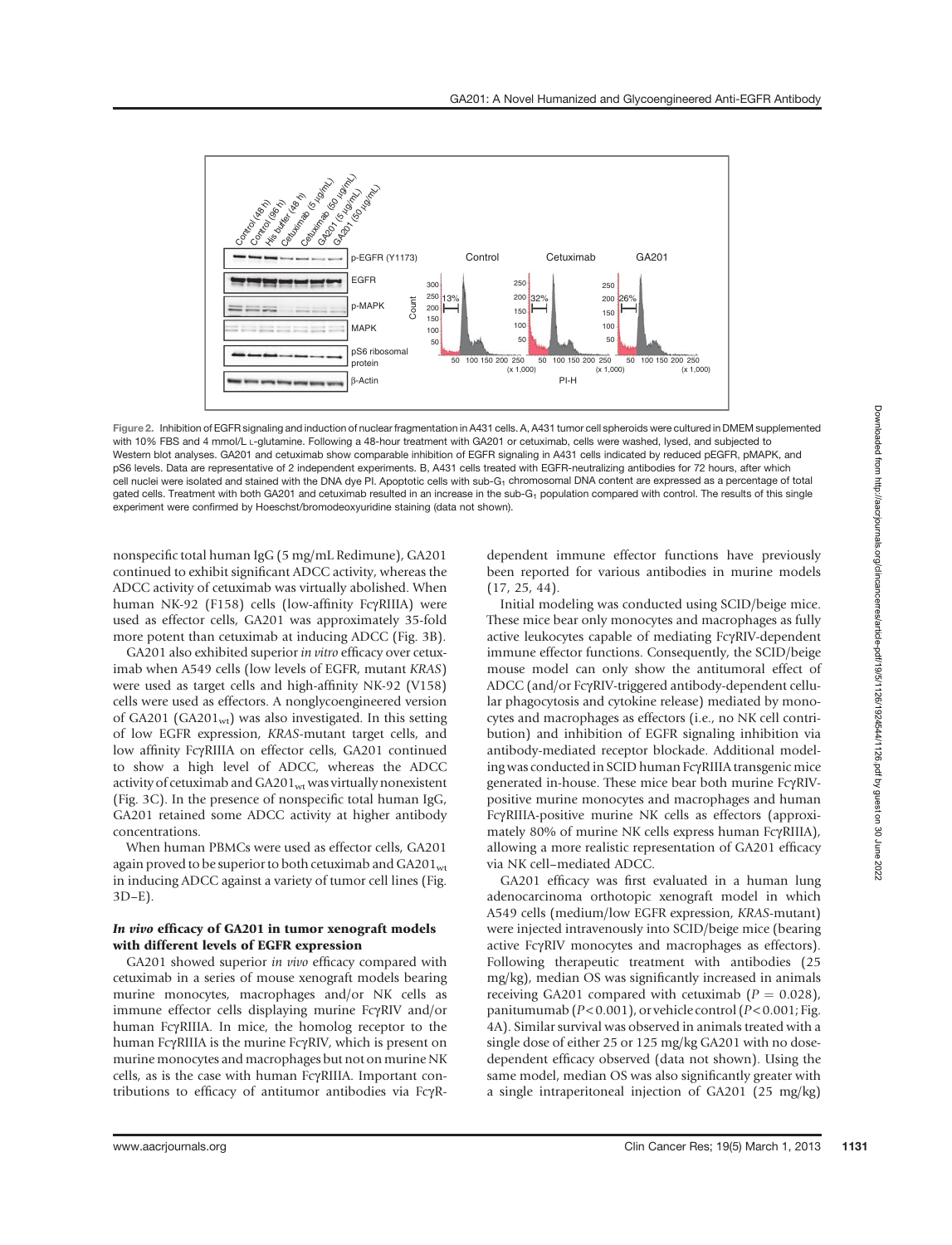

Figure 3. GA201 exhibits superior in vitro ADCC activity compared with cetuximab in a variety of scenarios. The figure shows the result of ADCC assays conducted using effector and target cells at a ratio of 3:1 (A–C) or 25:1 (D–E). Cell cytotoxicity was measured by quantifying lactose dehydrogenase activity released from damaged/dying cells. Figures show graphs from representative experiments. A, A431 epidermoid carcinoma (EGFR-overexpressing, KRAS-wild-type) cells as target cells and human NK-92 (V158) NK cells (high-affinity FcyRIIIA) as effector cells. B, A431 cells as target cells and human NK-92 (F158) NK cells (low-affinity FcyRIIIA) as effector cells. C, A549 adenocarcinomic human alveolar basal epithelial (low EGFR expression, KRAS-mutant) cells as target cells and human NK-92 (V158) NK cells as effector cells. D, MKN45 human gastric adenocarcinoma (KRAS-wild-type) cells as target and human PBMCs as effector cells. E, H266 NSCLC cells as target and human PBMCs as effector cells. F, A549 cells as target and human PBMCs as effector cells.

compared with the nonglycoengineered version  $(GA201_{\text{wt}})$  $P < 0.05$ ) or vehicle control ( $P < 0.005$ ; Fig. 4B).

GA201 also showed superior efficacy to cetuximab in another lung model. H460M2 cells, an aggressive NSCLC cell line (very low EGFR expression, KRAS-mutant), were engrafted into the lung of SCID human FcyRIIIA transgenic mice (bearing murine FcyRIV-positive macrophages and human FcgRIIIA-positive transgenic murine NK cells as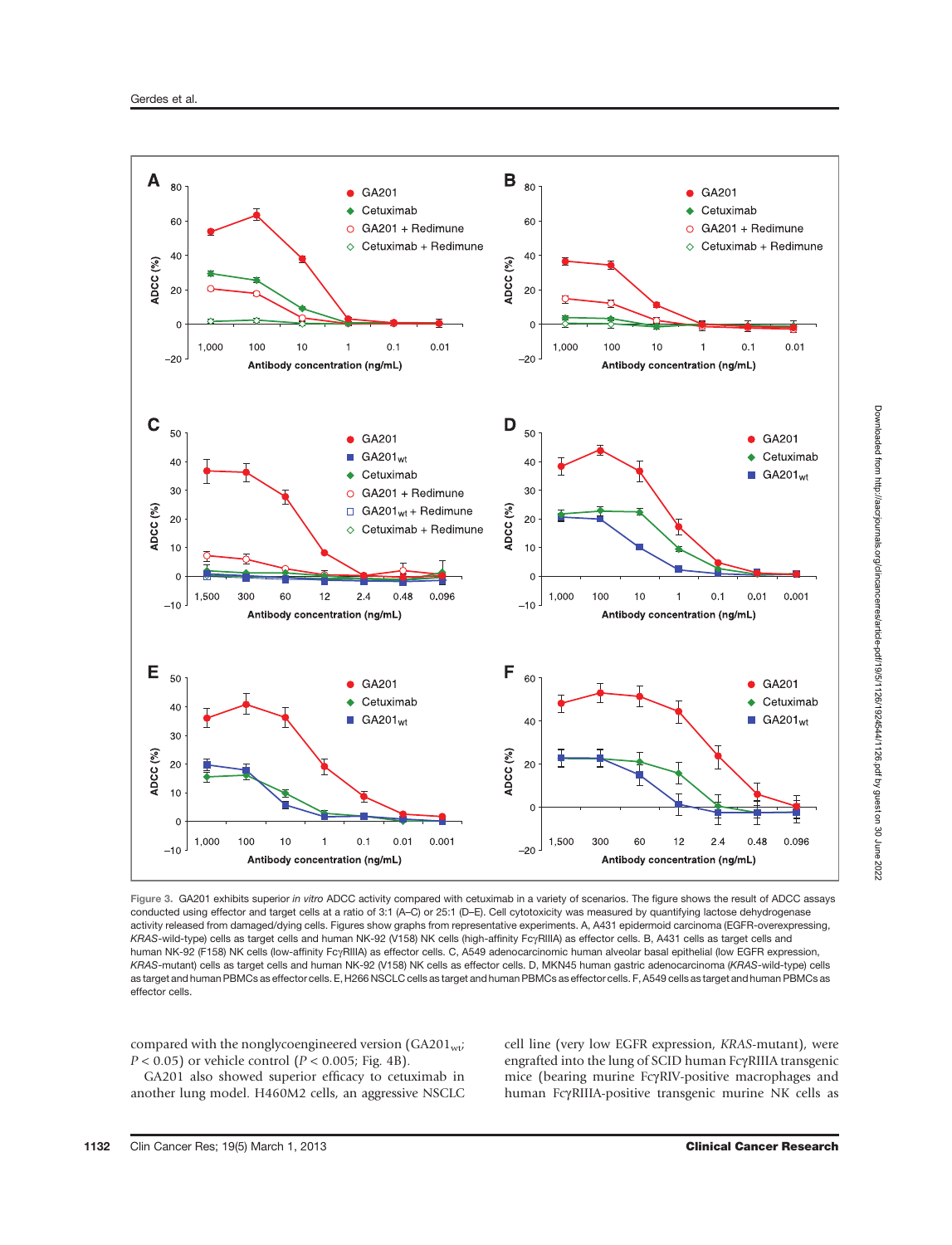

Figure 4. Superior efficacy of GA201 versus cetuximab in xenograft models. Xenograft models were established using either SCID/beige mice (which express active FcyRIV-positive murine macrophages as effector cells; A, B, D, F, G, and H) or human FcyRIIIA transgenic SCID mice (which express both murine  $Fc<sub>Y</sub>RIV-positive macrophages and human  $Fc<sub>Y</sub>RIIIA-positive transgenic murine NK cells as effectors; C and E). All animals ( $n = 10$  per treatment group)$$ were treated therapeutically with 25 mg/kg antibody once weekly for 3 weeks or as a single dose (as indicated later). Dosing began on day 7 after injection of tumor cells, once tumor was detectable. A–G, the proportion of study animals surviving according to study day. The termination criterion for sacrificing animals was sickness with locomotion impairment. A, A549 lung adenocarcinoma (low EGFR expression, KRAS-mutant) xenograft model. B, The same A549 model treated with a single dose of antibody. C, H460M2 NSCLC (very low EGFR expression, KRAS-mutant) xenograft model. D, LS174T (low EGFR expression, KRAS-mutant) colorectal xenograft model treated with a single dose of antibody. E, HT29 colorectal (low EGFR expression, KRAS-wild-type) xenograft model. F, Panc-1 pancreatic cancer (medium EGFR expression, KRAS-mutant) xenograft model. G, ACHN renal cell carcinoma (medium EGFR expression, KRAS-mutant) xenograft model. The data show that GA201 achieved a significantly superior median OS compared with cetuximab, panitumumab, nonglycoengineered GA201wt, or vehicle control in all orthotopic xenograft models investigated. H, depicts tumor volume according to study day in a MDA-MB-231 mammary cell carcinoma (medium EGFR expression, KRAS-mutant) xenograft model. Data are presented as mean and SD and show superior tumor growth inhibition with GA201 compared with cetuximab or vehicle control.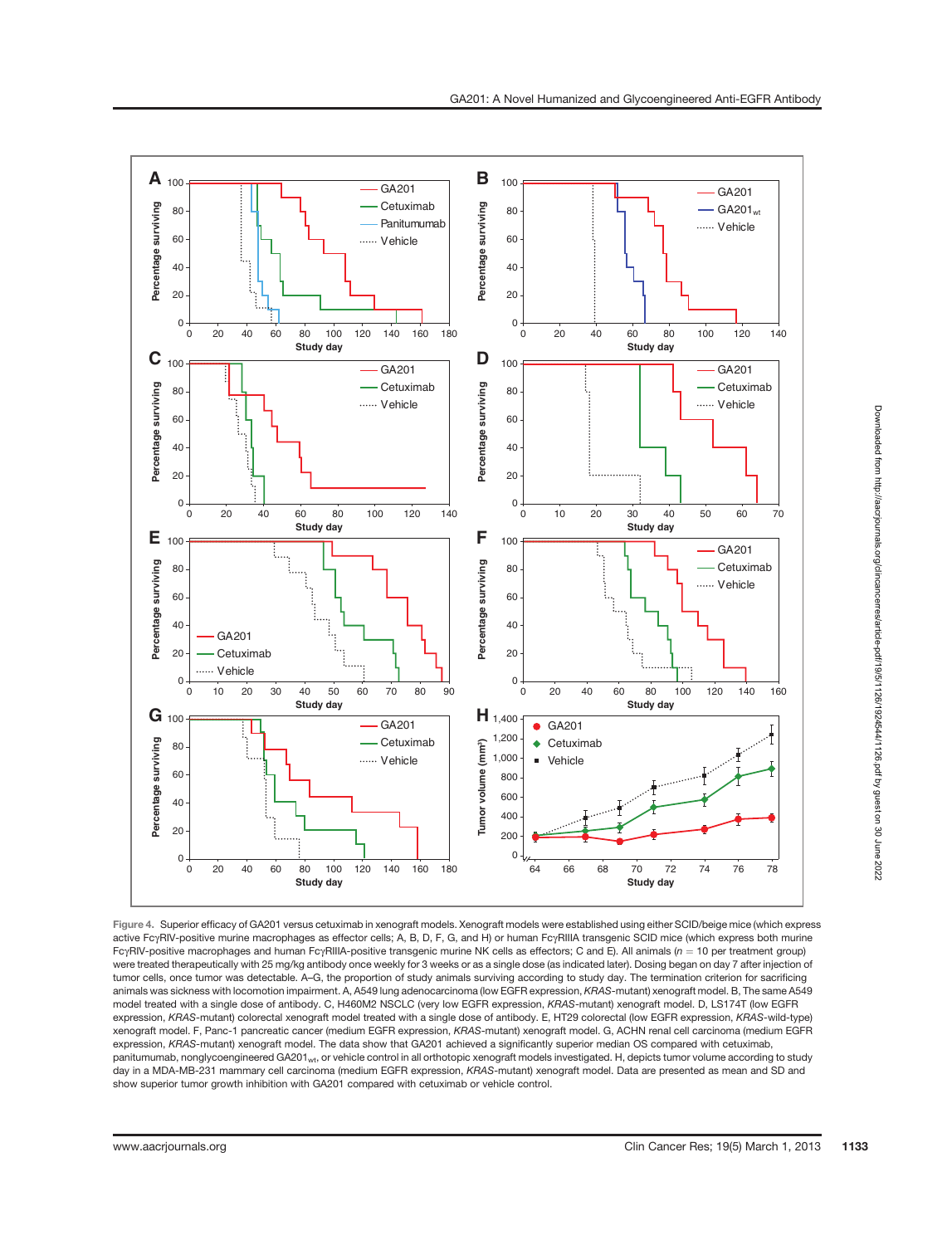

Figure 5. Enhanced efficacy of GA201 in combination with irinotecan in an orthotopic EGFR-positive HT29 tumor model. HT29 CRC cells were established in the human Fc $v$ RIIIA transgenic SCID mouse ( $n = 10$  per treatment group). Therapy with either saline (control), single-agent antibody (30 mg/kg), irinotecan (30 mg/kg), or the combination of mAb plus irinotecan was initiated on day 7 and given once weekly for 3 weeks.

effectors). In this setting of low EGFR expression and mutant KRAS, cetuximab showed no significant difference in survival compared with control  $(P = 0.187)$ , whereas GA201 showed a significant therapeutic benefit  $(P =$ 0.002; Fig. 4C). Interestingly, when this experiment was done under identical conditions, but implanted in SCID/ beige instead of human FcyRIIIA transgenic mice, neither antibody mediated a significant increase in survival (data not shown), indicating the relative importance of FcyRIIIAdependent ADCC mediated by NK cells in this aggressive tumor model.

To evaluate GA201 efficacy in CRC models, 2 different liver metastatic xenograft models were established. LS174T cells (low EGFR expression, KRAS-mutant) were injected intrasplenically into SCID/beige mice and HT29 cells (low EGFR expression, KRAS-wild-type) into human FcγRIIIA transgenic SCID mice. As a KRAS-wild-type cell line, the HT29 cell line model is sensitive to both of GA201's therapeutic modes of action (MoA; EGFR signaling inhibition and ADCC). In both CRC models, GA201 proved to be superior to cetuximab ( $P < 0.05$  for both models) and vehicle control  $(P < 0.001$  for both models; Fig. 4D and E).

The superior efficacy of GA201 compared with cetuximab was further shown in a SCID/beige mice pancreatic orthotopic model (Panc-1 cells—medium EGFR expression, KRAS-mutant; Fig. 4F) and orthotopic renal cell carcinoma (ACHN cells—medium EGFR expression and KRASmutant; Fig. 4G).

The ability of GA201 to inhibit tumor growth was further investigated in an orthotopic breast cancer model using the MDA-MB-231 triple-negative (estrogen receptor, progesterone receptor, and HER2 negative) mammary cell line (medium EGFR expression and KRAS-mutant). MDA-MB-231 cells were injected into the mammary gland of SCID/beige mice and animals were treated with 25 mg/kg i.v. GA201 or cetuximab every 3 weeks beginning when tumors reached 200 mm<sup>3</sup>. GA201 exhibited significantly better antitumoral efficacy compared with both cetuximab ( $P = 0.0054$ ) and vehicle control ( $P <$ 0.0001; Fig. 4H).

### Enhanced efficacy of GA201 in combination with chemotherapy

The efficacy of GA201 was potentiated when combined with chemotherapy in the HT29 CRC human FcyRIIIA transgenic SCID mouse model. Mice were treated with single-agent mAb (30 mg/kg), single agent irinotecan (30 mg/kg), or combination therapy. Median OS was significantly longer with GA201 plus irinotecan compared with single-agent GA201 ( $P = 0.013$ ), cetuximab ( $P = 0.0002$ ), and irinotecan ( $P = 0.0002$ ), or cetuximab plus irinotecan  $(P = 0.0002;$  Fig. 5).

#### Immunohistopathologic analysis of xenograft tumors

Immunohistopathologic analysis of tumor tissue from an A549 cell SCID human FcgRIIIA transgenic mouse xenograft model indicated a significant increase in the number of active murine CD68+ macrophages (immune effector cells able to mediate ADCC) in the tumors of animals treated with GA201 compared with animals receiving cetuximab  $(P = 0.0055)$  or vehicle control  $(P = 0.0099)$ ; Fig. 6A–C). Twenty-four hours after therapeutic injection of a single dose (25 mg/kg) of either GA201 or cetuximab, a 4- to 5 fold difference in the number of infiltrating  $CD68 +$  cells was observed with GA201-treated animals compared with animals receiving cetuximab or vehicle control. A similar increase in the number of infiltrating  $NKp46+$  cells was seen (Fig. 6E–G).

#### **Discussion**

Anti-EGFR antibodies have proven to be valuable tools in the treatment of EGFR-positive cancers; however, these agents are ineffective against patients with CRC with tumors carrying mutations in the KRAS oncogene. Furthermore, even in the absence of KRAS mutation, only a subset of patients with CRC will benefit from treatment with cetuximab and panitumumab. Response rates to cetuximab in patients with wild-type KRAS CRC with tumors carrying BRAF or NRAS mutations are significantly lower than in patients without mutation in these genes (45). Using a panel of 4 genes (KRAS, BRAF, PIK3CA, and PTEN), Sartore-Bianchi and colleagues showed response rates to cetuximab and panitumumab of 51% in patients with CRC with no mutations compared with 4% when 1 gene was mutated and no responses when 2 or more genes were mutated (46). These data indicate that inhibition of ligand binding and EGFR signaling alone is insufficient when the oncogenic stimulus arises downstream of the EGFR. Here, we report the development of GA201, a novel, humanized anti-EGFR antibody with a dual MoA. As well as inhibiting the binding of EGF and EGFR receptor dimerization, GA201 was specifically glycoengineered for enhanced ADCC activity. We investigated the in vitro and in vivo activity of GA201 and compared it with cetuximab.

GA201 inhibited EGF binding, EGFR receptor dimerization, and downstream signaling with a similar potency to cetuximab; however, GA201 was superior to cetuximab in all cell killing assay systems tested. Glycoengineering significantly increased the affinity of GA201 for both the low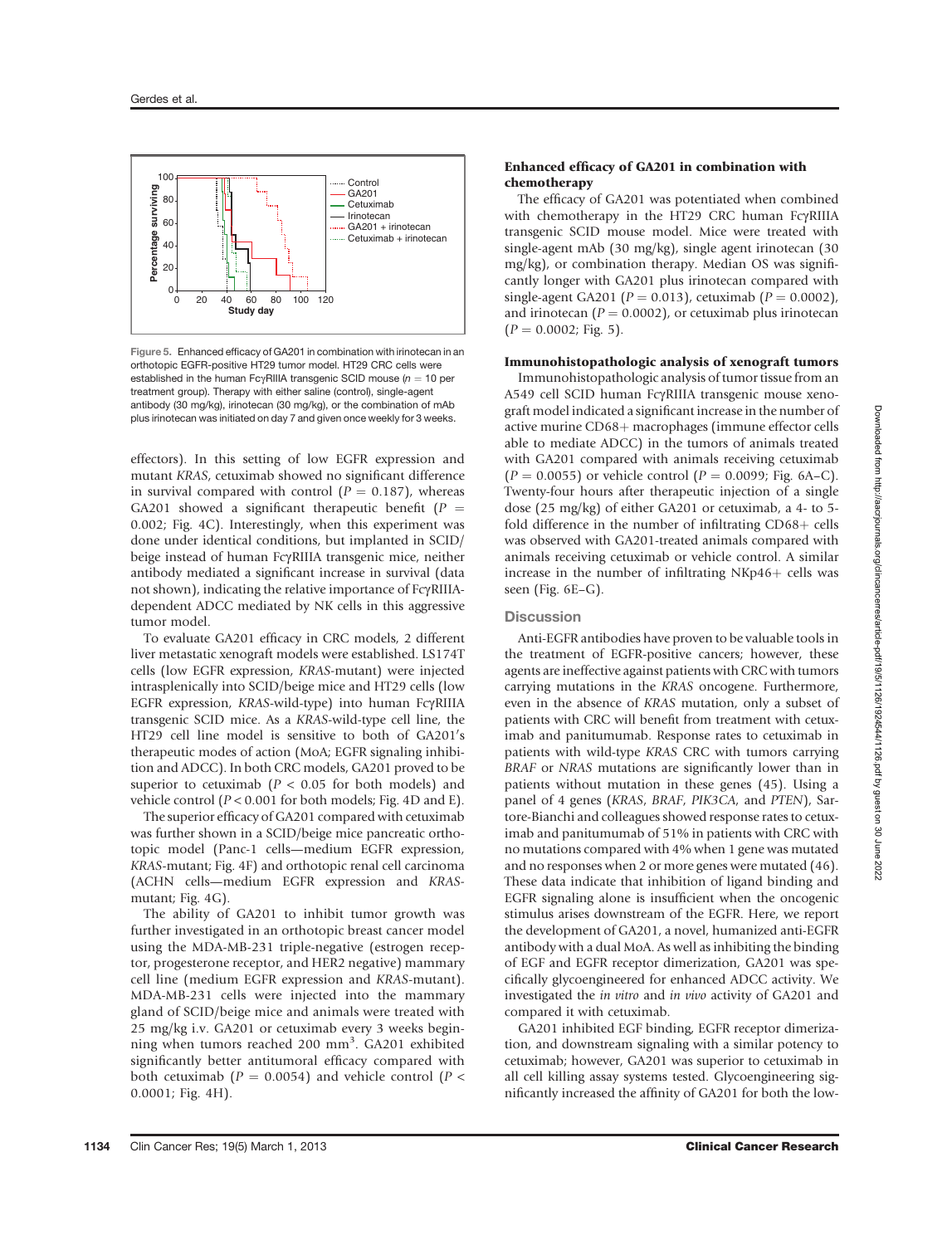Figure 6. Tumor infiltration of  $CD68+$  and NKp46+ immune cells in response to GA201 treatment in A549 NSCLC tumor xenografts in<br>SCID human FcyRIIIA transgenic SCID human FcγRIIIA transgenic<br>mice. A549 NSCLC tumor xenografts in mice bearing both murine FcyRIVpositive murine macrophages and human FcgRIIIA-positive murine NK cells as effectors were treated with a single therapeutic injection of 25 mg/ kg GA201 or cetuximab or PBS alone (control). After 24 hours, the lungs were recovered and CD68+ cells (A-C) and  $NKp46+$  cells  $(E-F)$  were detected using fluorescent immunohistochemistry on frozen sections. A 4- to 5-fold difference was observed in the number of infiltrating  $CD68+$  immune cells and a 2- to 3-fold difference was seen in the number of infiltrating  $NKp46 +$ cells, with GA201 compared with cetuximab and control groups.



and high-affinity human FcyRIIIA variants compared with cetuximab. Importantly, binding to the low-affinity FcgRIIIA variant was substantially increased, such that it exceeded that of cetuximab for the high-affinity variant. This translated into superior efficacy in vitro (2- to >5-fold) in ADCC assays compared with cetuximab. Calculating potency based on the concentration of each antibody required to achieve 50% of its respective maximal ADCC resulted in 3 to 10-fold enhancements in potency with GA201, whereas calculating potency based on the concentration of GA201 required to reach the maximal ADCC of cetuximab indicated a more than 100-fold increase in potency versus

The influence of Fc-region glycoengineering on the ADCC activity of GA201 was clearly shown by comparison with the nonglycoengineered, wild-type GA201<sub>wt</sub>. The efficacy of  $GA201<sub>wt</sub>$  was similar to that of cetuximab. In contrast to cetuximab, the ADCC activity of GA201 was retained in the presence of physiologic concentrations of nonspecific total human IgG. The enhanced in vitro ADCC activity of GA201 translated into significantly increased survival in a series of orthotopic xenograft models compared with cetuximab. These models showed improved efficacy with GA201 regardless of the tumor type, EGFR expression level, or KRAS mutation status. Combining GA201 with irinotecan further improved efficacy over GA201 monotherapy.

Immunohistochemical analysis of tumor biopsies from an A549 cell SCID human FcyRIIIA transgenic mouse xenograft model showed that the activity of GA201 was associated with a significantly greater tumor infiltration of both

cetuximab.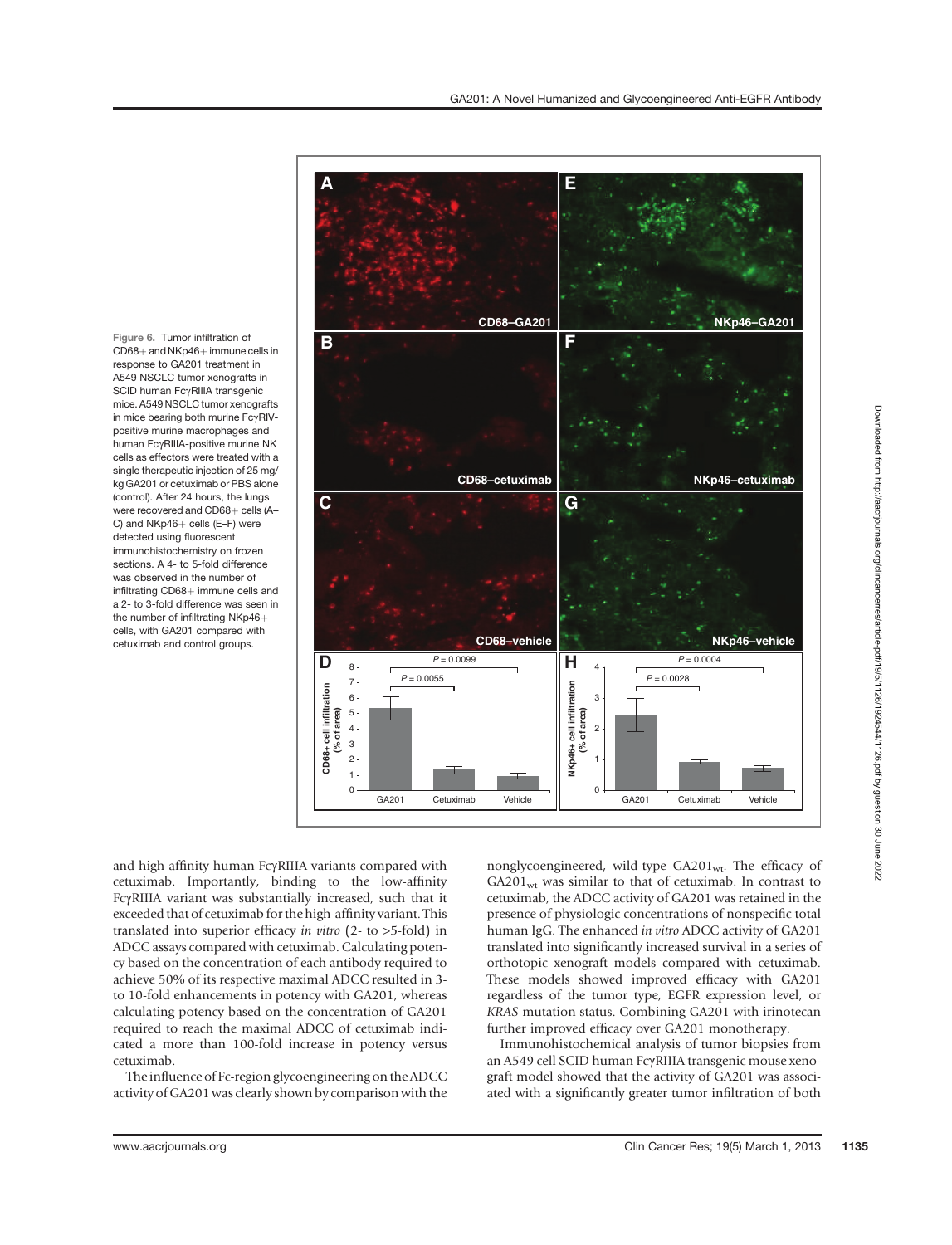murine  $CD68+$  macrophage cells and NKp46+ NK cells compared with cetuximab. Immune effector cell recruitment into tumors has been shown with other mAbs. Following trastuzumab-based therapy, an increase in the number of tumor-infiltrating NK cells (but not macrophages) was seen in patients with breast cancer, and this increase was significantly greater compared with patients receiving nontrastuzumab-based therapies increased significantly following trastuzumab treatment (47). Furthermore, patients showing a pathologic response tended to show an increased number of infiltrating NK cells compared with poor or nonresponders. While no difference was seen in the number of infiltrating  $CD56 + NK$  in a trial of patients with CRC treated with cetuximab compared with noncetuximab-trea $ted$  patients, tumor-infiltrating  $CD56+$  cells were an independent predictor of PFS and response only in patients treated with cetuximab-based therapies (48).

The immune cell infiltration seen with GA201, together with the very significant efficacy difference observed between the glycoengineered GA201 and its wild-type nonglycoengineered version, suggest that the in vivo efficacy of GA201 in such models is likely attributable to the superior immune effector functions of GA201 resulting from an increased binding affinity to FcyRIV and FcyRIIIA on infiltrating mouse monocytes, macrophages and NK cells.

The majority of cell lines used in both the ADCC assays and xenograft models were mutant for the KRAS oncogene and consequently would be expected to be less sensitive to signal inhibition via EGFR receptor blockade. This provides further evidence that the superior efficacy seen in animal models is likely due to the enhanced ADCC properties of GA201, and indicates that GA201 might be more efficacious in patients with KRAS-mutated tumors as compared with non-ADCC-enhanced anti-EGFR antibodies. Clinical studies investigating the safety and efficacy of GA201 are ongoing. A recently completed phase I dose-escalation trial of GA201 showed an acceptable safety profile and promising efficacy (49). In a heavily pretreated population of 75 patients with advanced and/or metastatic solid tumors, single-agent GA201 achieved 1 complete response and 2 partial responses in patients with CRC, including a partial response in 1 patient with a KRAS-mutant tumor. Further development of GA201 is now ongoing investigating the efficacy of GA201 in a population of patients with KRASmutant CRC and in combination with standard chemotherapy regimens in CRC and NSCLC.

**References** 

- 1. Salomon DS, Brandt R, Ciardiello F, Normanno N. Epidermal growth factor-related peptides and their receptors in human malignancies. Crit Rev Oncol Hematol 1995;19:183–232.
- 2. Nicholson RI, Gee JM, Harper ME. EGFR and cancer prognosis. Eur J Cancer 2001;37(Suppl 4):S9–15.
- 3. Mendelsohn J, Baselga J. The EGF receptor family as targets for cancer therapy. Oncogene 2000;19:6550–65.
- 4. Wakeling AE, Guy SP, Woodburn JR, Ashton SE, Curry BJ, Barker AJ, et al. ZD1839 (Iressa): an orally active inhibitor of epidermal growth factor signaling with potential for cancer therapy. Cancer Res 2002;62: 5749–54.

In conclusion, GA201 showed significantly improved cell killing in in vitro ADCC-based assays and preclinical in vivo tumor models using both KRAS-wild-type and KRAS-mutated tumor cells. Given that GA201 shares a similar MoA to cetuximab and panitumumab (such as blocking of ligand binding) but with significantly greater ADCC, GA201 may offer not only improved efficacy over cetuximab and panitumumab in patients with EGFR-positive solid tumors, but may represent a first-in-class treatment of patients with KRAS-mutated tumors.

#### Disclosure of Potential Conflicts of Interest

C.A. Gerdes is Head of Preclinical Oncology, V. Nicolini is Head of Histophatology, S. Herter is Senior Scientist, E. van Puijenbroek is Scientist/Team leader, and S. Lang is Principal Associate in Roche Glycart AG.

#### Authors' Contributions

Conception and design: C.A. Gerdes, V. Nicolini, E. Moessner, T. Friess, C. H. Ries, B. Bossenmaier, P. Umaña

Development of methodology: C.A. Gerdes, V. Nicolini Acquisition of data (provided animals, acquired and managed patients, provided facilities, etc.): C.A. Gerdes, V. Nicolini, M. Roemmele, O. Freytag, T. Friess, C.H. Ries

Analysis and interpretation of data (e.g., statistical analysis, biostatistics, computational analysis): C.A. Gerdes, V. Nicolini, T. Friess, C.H. Ries

Writing, review, and/or revision of the manuscript: C.A. Gerdes, V. Nicolini, O. Freytag, T. Friess, C.H. Ries, B. Bossenmaier, H.J. Mueller, P. Umaña

Administrative, technical, or material support (i.e., reporting or organizing data, constructing databases): C.A. Gerdes, S. Herter, E. van Puijenbroek, S. Lang, M. Roemmele

Study supervision: C.A. Gerdes, T. Friess, P. Umaña

#### Acknowledgments

The authors thank Priska Rueegg, Daniela Ackermann, Dominique Bandi, and Michael Mauch for quality administrative support and the functional support of Roche Glycart molecular biology and process biochemistry. The authors also thank Jon Chick, Luigi Manenti, Joanne Barrett, and the rest of the Roche GA201 global team for discussion contributions while generating this work.

Support for third-party writing assistance for this article, furnished by Jamie Ashman, was provided by Prism Ideas.

#### Grant Support

This study and editorial support for the preparation of the article were funded by Roche Glycart AG, Switzerland.

The costs of publication of this article were defrayed in part by the payment of page charges. This article must therefore be hereby marked advertisement in accordance with 18 U.S.C. Section 1734 solely to indicate this fact.

Received March 26, 2012; revised October 5, 2012; accepted November 4, 2012; published OnlineFirst December 3, 2012.

- 5. Lynch TJ, Bell DW, Sordella R, Gurubhagavatula S, Okimoto RA, Brannigan BW, et al. Activating mutations in the epidermal growth factor receptor underlying responsiveness of non–small-cell lung cancer to gefitinib. N Engl J Med 2004;350:2129–39.
- 6. Jackman DM, Yeap BY, Sequist LV, Lindeman N, Holmes AJ, Joshi VA, et al. Exon 19 deletion mutations of epidermal growth factor receptor are associated with prolonged survival in non–small cell lung cancer patients treated with gefitinib or erlotinib. Clin Cancer Res 2006;12: 3908–14.
- 7. Van Cutsem E, Peeters M, Siena S, Humblet Y, Hendlisz A, Neyns B, et al. Open-label phase III trial of panitumumab plus best supportive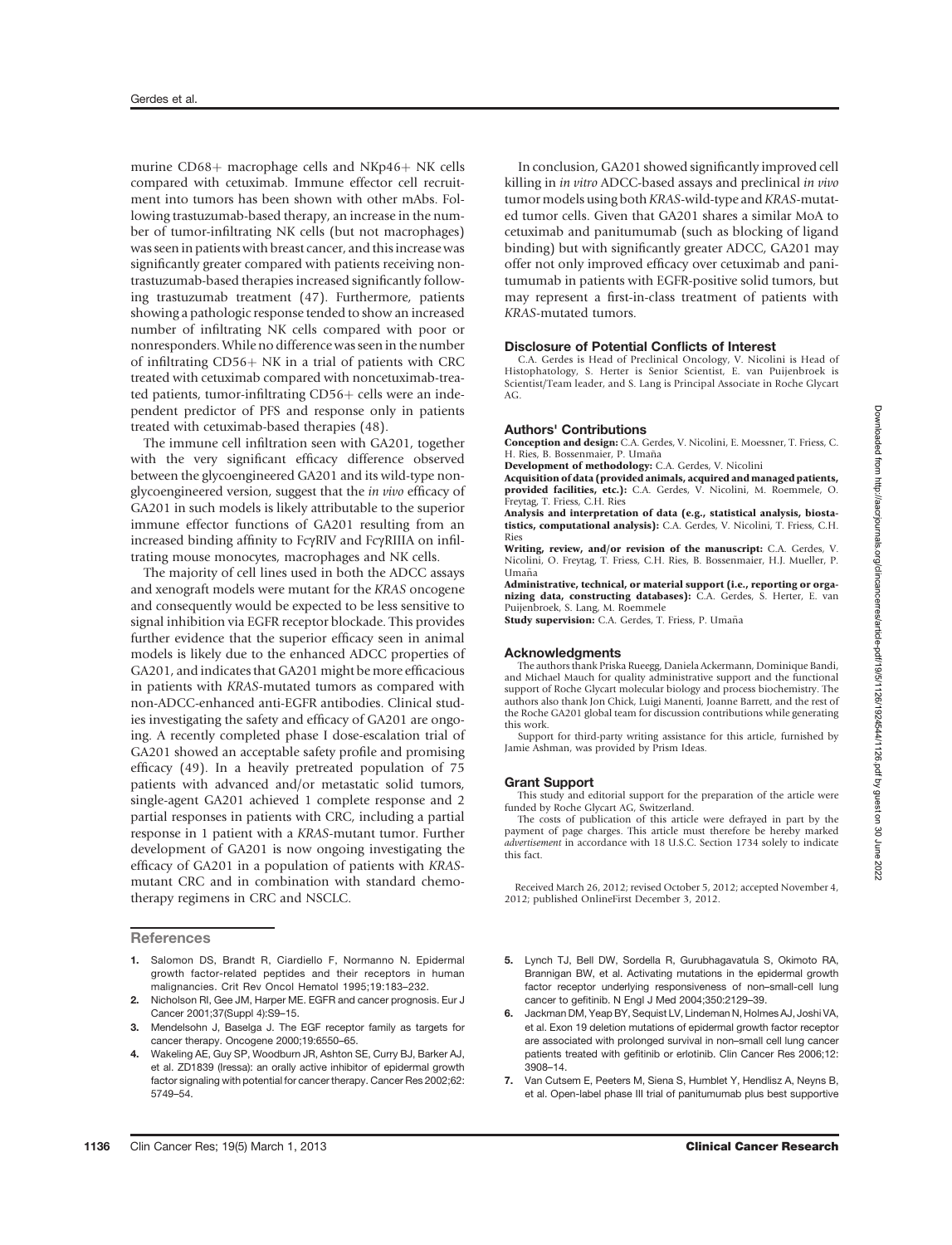care compared with best supportive care alone in patients with chemotherapy-refractory metastatic colorectal cancer. J Clin Oncol 2007;25:1658–64.

- 8. Van Cutsem E, Kohne CH, Hitre E, Zaluski J, Chang Chien CR, Makhson A, et al. Cetuximab and chemotherapy as initial treatment for metastatic colorectal cancer. N Engl J Med 2009;360:1408–17.
- 9. Sobrero AF, Maurel J, Fehrenbacher L, Scheithauer W, Abubakr YA, Lutz MP, et al. EPIC: phase III trial of cetuximab plus irinotecan after fluoropyrimidine and oxaliplatin failure in patients with metastatic colorectal cancer. J Clin Oncol 2008;26:2311–9.
- 10. Andreyev HJ, Norman AR, Cunningham D, Oates JR, Clarke PA. Kirsten ras mutations in patients with colorectal cancer: the multicenter "RASCAL" study. J Natl Cancer Inst 1998;90:675–84.
- 11. Amado RG, Wolf M, Peeters M, Van CE, Siena S, Freeman DJ, et al. Wild-type KRAS is required for panitumumab efficacy in patients with metastatic colorectal cancer. J Clin Oncol 2008;26:1626–34.
- 12. Van Cutsem E, Kohne CH, Lang I, Folprecht G, Nowacki MP, Cascinu S, et al. Cetuximab plus irinotecan, fluorouracil, and leucovorin as firstline treatment for metastatic colorectal cancer: updated analysis of overall survival according to tumor KRAS and BRAF mutation status. J Clin Oncol 2011;29:2011–9.
- 13. Lievre A, Bachet JB, Le Corre D, Boige V, Landi B, Emile JF, et al. KRAS mutation status is predictive of response to cetuximab therapy in colorectal cancer. Cancer Res 2006;66:3992–5.
- 14. Dempke WC, Heinemann V. Ras mutational status is a biomarker for resistance to EGFR inhibitors in colorectal carcinoma. Anticancer Res 2010;30:4673–7.
- 15. Green MC, Murray JL, Hortobagyi GN. Monoclonal antibody therapy for solid tumors. Cancer Treat Rev 2000;26:269–86.
- 16. Ludwig DL, Pereira DS, Zhu Z, Hicklin DJ, Bohlen P. Monoclonal antibody therapeutics and apoptosis. Oncogene 2003;22:9097–106.
- 17. Clynes RA, Towers TL, Presta LG, Ravetch JV. Inhibitory Fc receptors modulate in vivo cytotoxicity against tumor targets. Nat Med 2000;6:443–6.
- 18. Schneider-Merck T, Lammerts van Bueren JJ, Berger S, Rossen K, van Berkel PH, Derer S, et al. Human IgG2 antibodies against epidermal growth factor receptor effectively trigger antibody-dependent cellular cytotoxicity but, in contrast to IgG1, only by cells of myeloid lineage. J Immunol 2010;184:512–20.
- 19. Kurai J, Chikumi H, Hashimoto K, Yamaguchi K, Yamasaki A, Sako T, et al. Antibody-dependent cellular cytotoxicity mediated by cetuximab against lung cancer cell lines. Clin Cancer Res 2007;13:1552–61.
- 20. Pander J. Heusinkveld M. Van der ST. Jordanova ES. Baak-Pablo R. Gelderblom H, et al. Activation of tumor-promoting type 2 macrophages by EGFR-targeting antibody cetuximab. Clin Cancer Res 2011;17:5668–73.
- 21. Patel D, Guo X, Ng S, Melchior M, Balderes P, Burtrum D, et al. IgG isotype, glycosylation, and EGFR expression determine the induction of antibody-dependent cellular cytotoxicity in vitro by cetuximab. Hum Antibodies 2010;19:89–99.
- 22. Jefferis R. Antibody therapeutics: isotype and glycoform selection. Expert Opin Biol Ther 2007;7:1401–13.
- 23. Bibeau F, Lopez-Crapez E, Di FF, Thezenas S, Ychou M, Blanchard F, et al. Impact of Fc{gamma}RIIa-Fc{gamma}RIIIa polymorphisms and KRAS mutations on the clinical outcome of patients with metastatic colorectal cancer treated with cetuximab plus irinotecan. J Clin Oncol 2009;27:1122–9.
- 24. Steplewski Z, Sun LK, Shearman CW, Ghrayeb J, Daddona P, Koprowski H. Biological activity of human-mouse IgG1, IgG2, IgG3, and IgG4 chimeric monoclonal antibodies with antitumor specificity. Proc Natl Acad Sci U S A 1988;85:4852–6.
- 25. Nimmerjahn F, Ravetch JV. Divergent immunoglobulin g subclass activity through selective Fc receptor binding. Science 2005;310: 1510–2.
- 26. Schlaeth M, Berger S, Derer S, Klausz K, Lohse S, Dechant M, et al. Fcengineered EGF-R antibodies mediate improved antibody-dependent cellular cytotoxicity (ADCC) against KRAS-mutated tumor cells. Cancer Sci 2010;101:1080–8.
- 27. Niwa R, Sakurada M, Kobayashi Y, Uehara A, Matsushima K, Ueda R, et al. Enhanced natural killer cell binding and activation by low-fucose

IgG1 antibody results in potent antibody-dependent cellular cytotoxicity induction at lower antigen density. Clin Cancer Res 2005; 11:2327–36.

- 28. Mossner E, Brunker P, Moser S, Puntener U, Schmidt C, Herter S, et al. Increasing the efficacy of CD20 antibody therapy through the engineering of a new type II anti-CD20 antibody with enhanced direct and immune effector cell-mediated B-cell cytotoxicity. Blood 2010;115: 4393–402.
- 29. Niwa R, Shoji-Hosaka E, Sakurada M, Shinkawa T, Uchida K, Nakamura K, et al. Defucosylated chimeric anti-CC chemokine receptor 4 IgG1 with enhanced antibody-dependent cellular cytotoxicity shows potent therapeutic activity to T-cell leukemia and lymphoma. Cancer Res 2004;64:2127–33.
- 30. Ravetch JV, Perussia B. Alternative membrane forms of Fc gamma RIII (CD16) on human natural killer cells and neutrophils. Cell type-specific expression of two genes that differ in single nucleotide substitutions. J Exp Med 1989;170:481–97.
- 31. Zhang W, Gordon M, Schultheis AM, Yang DY, Nagashima F, Azuma M, et al. FCGR2A and FCGR3A polymorphisms associated with clinical outcome of epidermal growth factor receptor expressing metastatic colorectal cancer patients treated with single-agent cetuximab. J Clin Oncol 2007;25:3712–8.
- 32. Pander J, Gelderblom H, Antonini NF, Tol J, van Krieken JH, Van der ST, et al. Correlation of FCGR3A and EGFR germline polymorphisms with the efficacy of cetuximab in KRAS wild-type metastatic colorectal cancer. Eur J Cancer 2010;46:1829–34.
- 33. Musolino A, Naldi N, Bortesi B, Pezzuolo D, Capelletti M, Missale G, et al. Immunoglobulin G fragment C receptor polymorphisms and clinical efficacy of trastuzumab-based therapy in patients with HER-2/neu-positive metastatic breast cancer. J Clin Oncol 2008;26: 1789–96.
- 34. Weng WK, Levy R. Two immunoglobulin G fragment C receptor polymorphisms independently predict response to rituximab in patients with follicular lymphoma. J Clin Oncol 2003;21:3940–7.
- 35. Queen C, Schneider WP, Selick HE, Payne PW, Landolfi NF, Duncan JF, et al. A humanized antibody that binds to the interleukin 2 receptor. Proc Natl Acad Sci U S A 1989;86:10029–33.
- 36. Ferrara C, Brunker P, Suter T, Moser S, Puntener U, Umana P. Modulation of therapeutic antibody effector functions by glycosylation engineering: influence of Golgi enzyme localization domain and coexpression of heterologous beta1, 4-N-acetylglucosaminyltransferase III and Golgi alpha-mannosidase II. Biotechnol Bioeng 2006;93: 851–61.
- 37. Brunker P, Sondermann P, Umana P. Glycoengineered therapeutic antibodies. In:Little M, editor. Recombinant antibodies for immunotherapy.New York: Cambridge Univeristy Press; 2009. p. 144–56.
- 38. Modjtahedi H, Eccles S, Box G, Styles J, Dean C. Immunotherapy of human tumour xenografts overexpressing the EGF receptor with rat antibodies that block growth factor-receptor interaction. Br J Cancer 1993;67:254–61.
- 39. Modjtahedi H, Moscatello DK, Box G, Green M, Shotton C, Lamb DJ, et al. Targeting of cells expressing wild-type EGFR and type-III mutant EGFR (EGFRvIII) by anti-EGFR MAb ICR62: a two-pronged attack for tumour therapy. Int J Cancer 2003;105:273–80.
- 40. Dawson JP, Berger MB, Lin CC, Schlessinger J, Lemmon MA, Ferguson KM. Epidermal growth factor receptor dimerization and activation require ligand-induced conformational changes in the dimer interface. Mol Cell Biol 2005;25:7734–42.
- 41. Brennan PJ, Kumagai T, Berezov A, Murali R, Greene MI. HER2/neu: mechanisms of dimerization/oligomerization. Oncogene 2000;19: 6093–101.
- 42. Nicoletti I, Migliorati G, Pagliacci MC, Grignani F, Riccardi C. A rapid and simple method for measuring thymocyte apoptosis by propidium iodide staining and flow cytometry. J Immunol Methods 1991;139: 271–9.
- 43. Ferrara C, Stuart F, Sondermann P, Brunker P, Umana P. The carbohydrate at FcgammaRIIIa Asn-162. An element required for high affinity binding to non-fucosylated IgG glycoforms. J Biol Chem 2006;281: 5032–6.